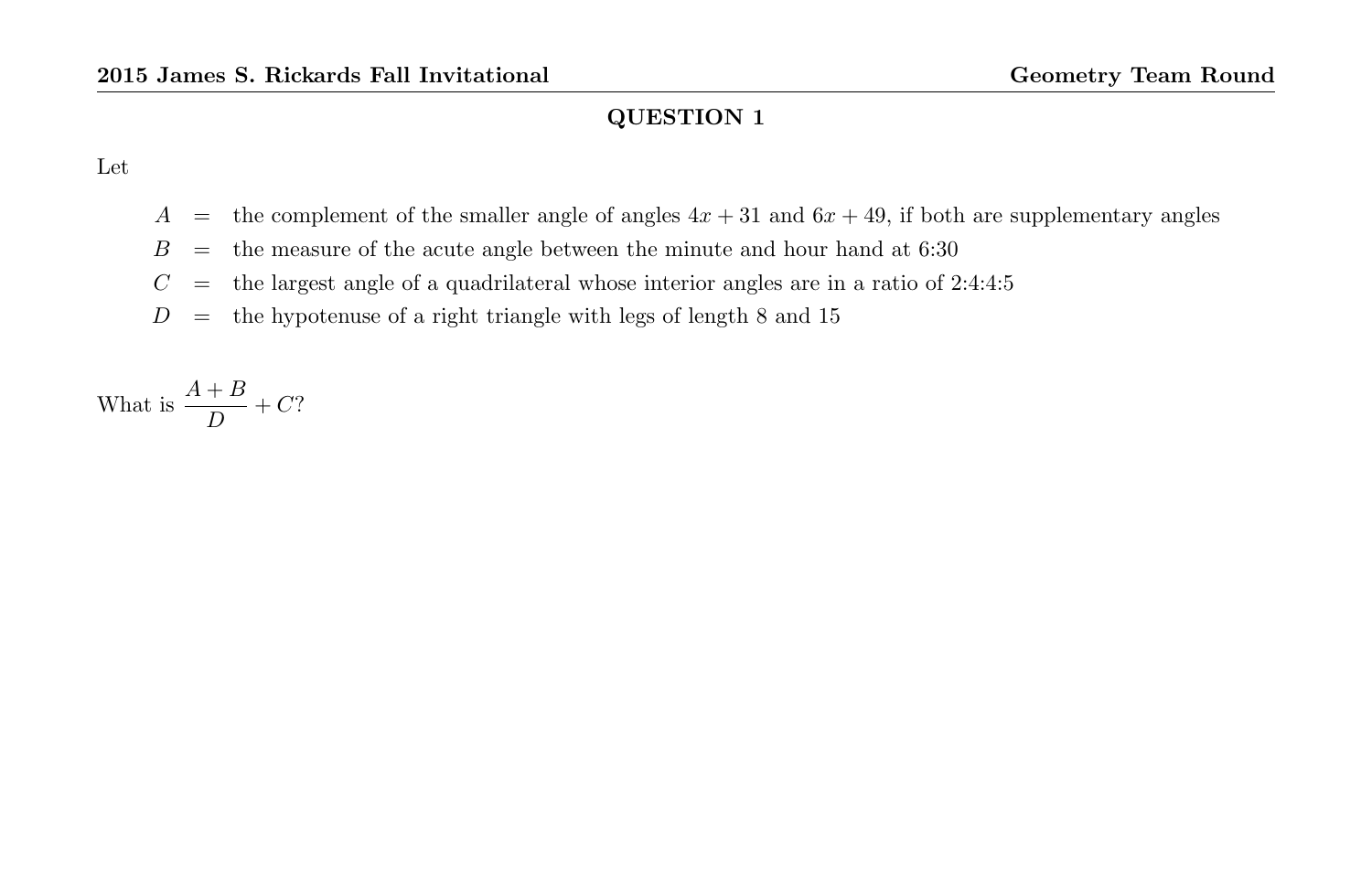Let

- $A =$  the length of the diagonal of a square with side length of 4
- $B =$  the area of a hexagon with an apothem length of  $3\sqrt{3}$
- $C =$  the area of an equilateral triangle with side length of  $6\sqrt{3}$
- $D =$  the number of positive factors of 2016

What is A √  $2 + (B + C)$ √  $3 + D?$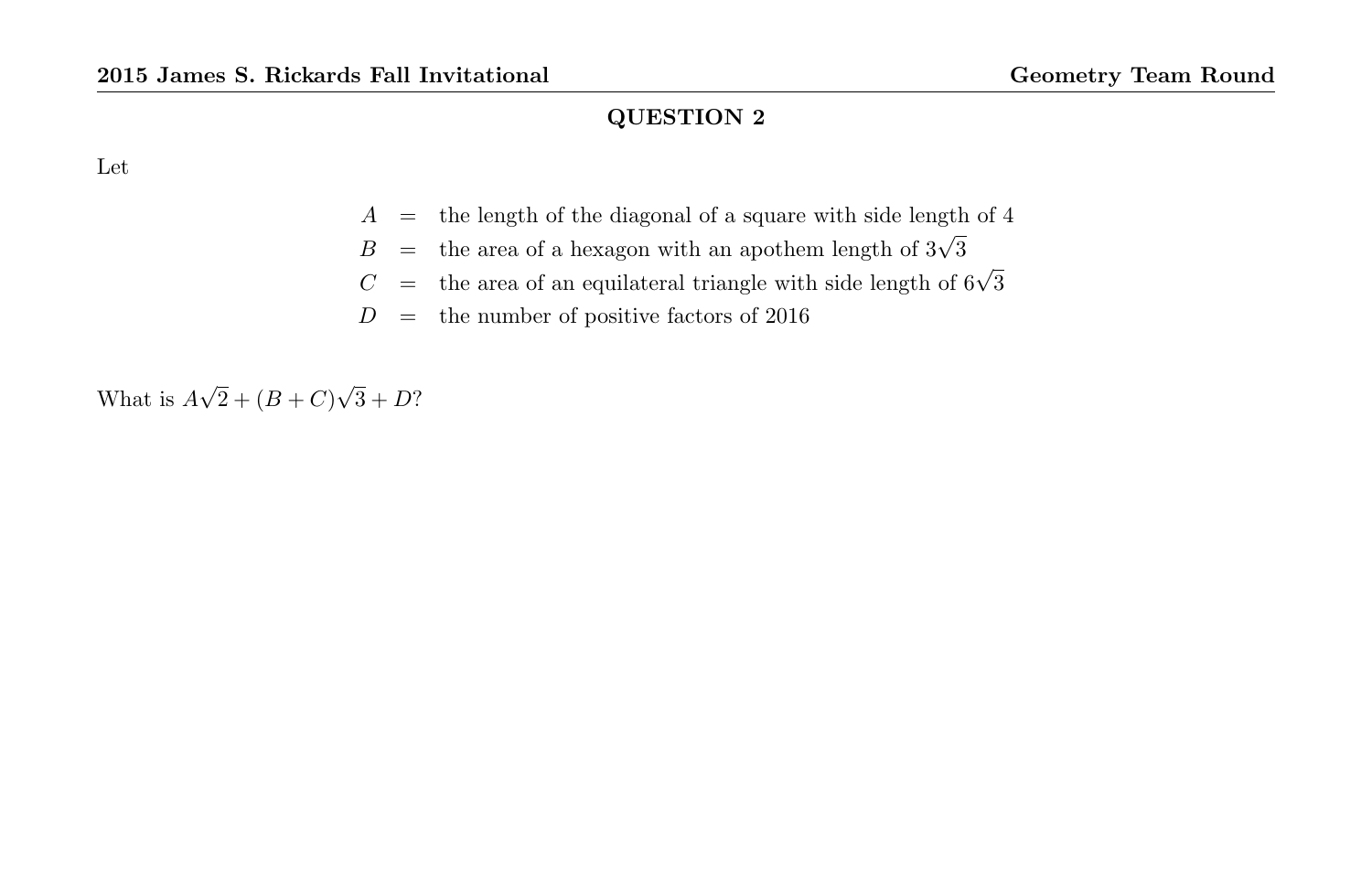Starting with 5, add 2 if the statement is correct, and subtract 3 if the statement is incorrect. What is your final value?

- 1. In a parallelogram the diagonals bisect each other.
- 2. The perpendicular bisectors of the sides of a triangle are concurrent at a point called the incenter.
- 3. A regular icosahedron is formed by connecting the centers of the faces of a regular dodecahedron.
- 4. The sum of the exterior angles of a triangle is 360 degrees.
- 5. The centroid of a triangle cuts its medians into a 3:1 ratio.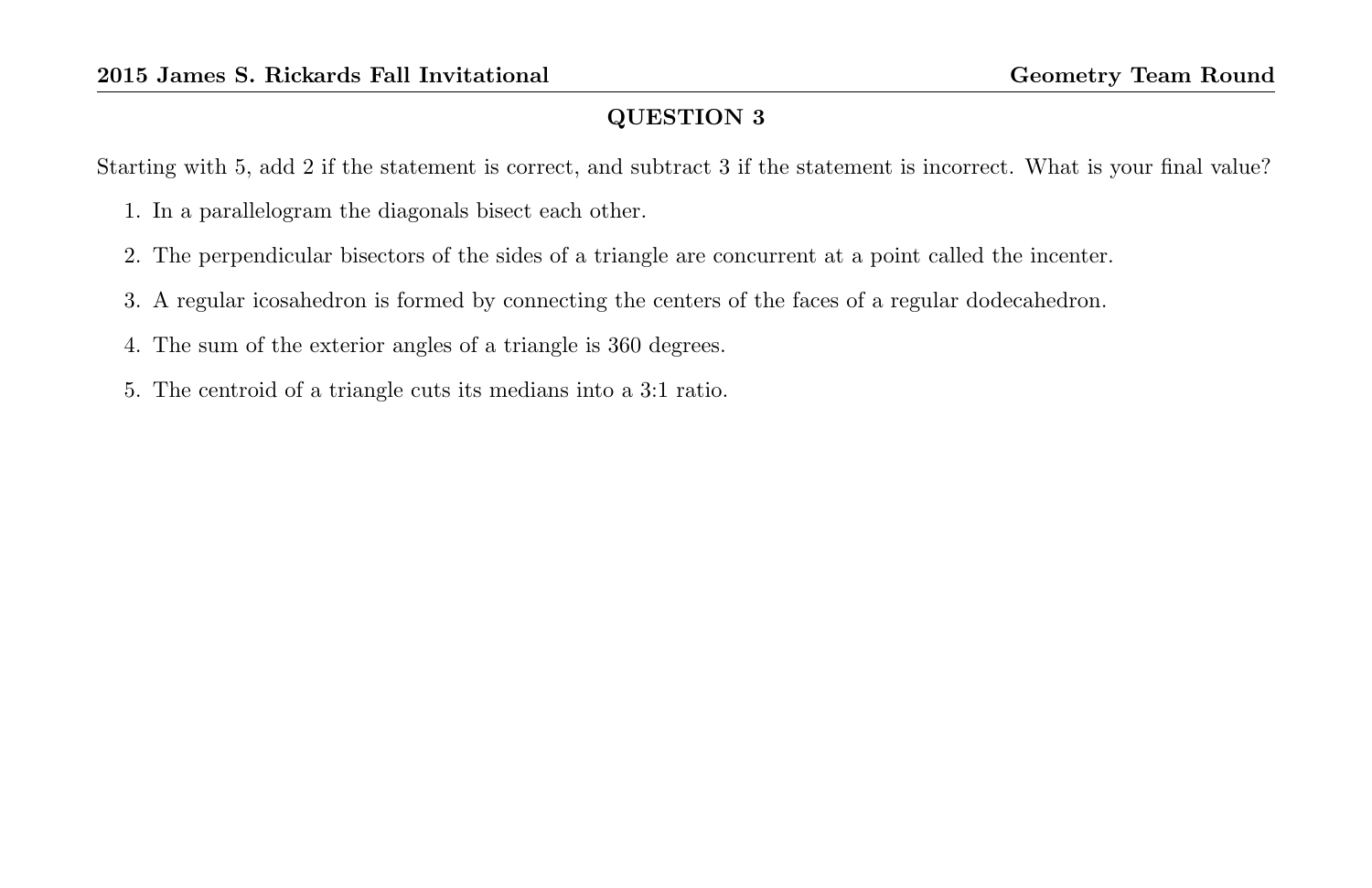Find the area of the triangle using the following points as its vertices by solving each statement below:

- 1. The center of a circle with the equation:  $x^2 + y^2 + 6y 18x + 9 + 81 16 = 0$
- 2. The point of intersection of the two lines:  $y = \frac{3}{5}x + 9$  and  $y = \frac{3}{10}x + \frac{21}{2}$
- 3. The centroid of the points: (6, 8), (11, 6), and (1, 4).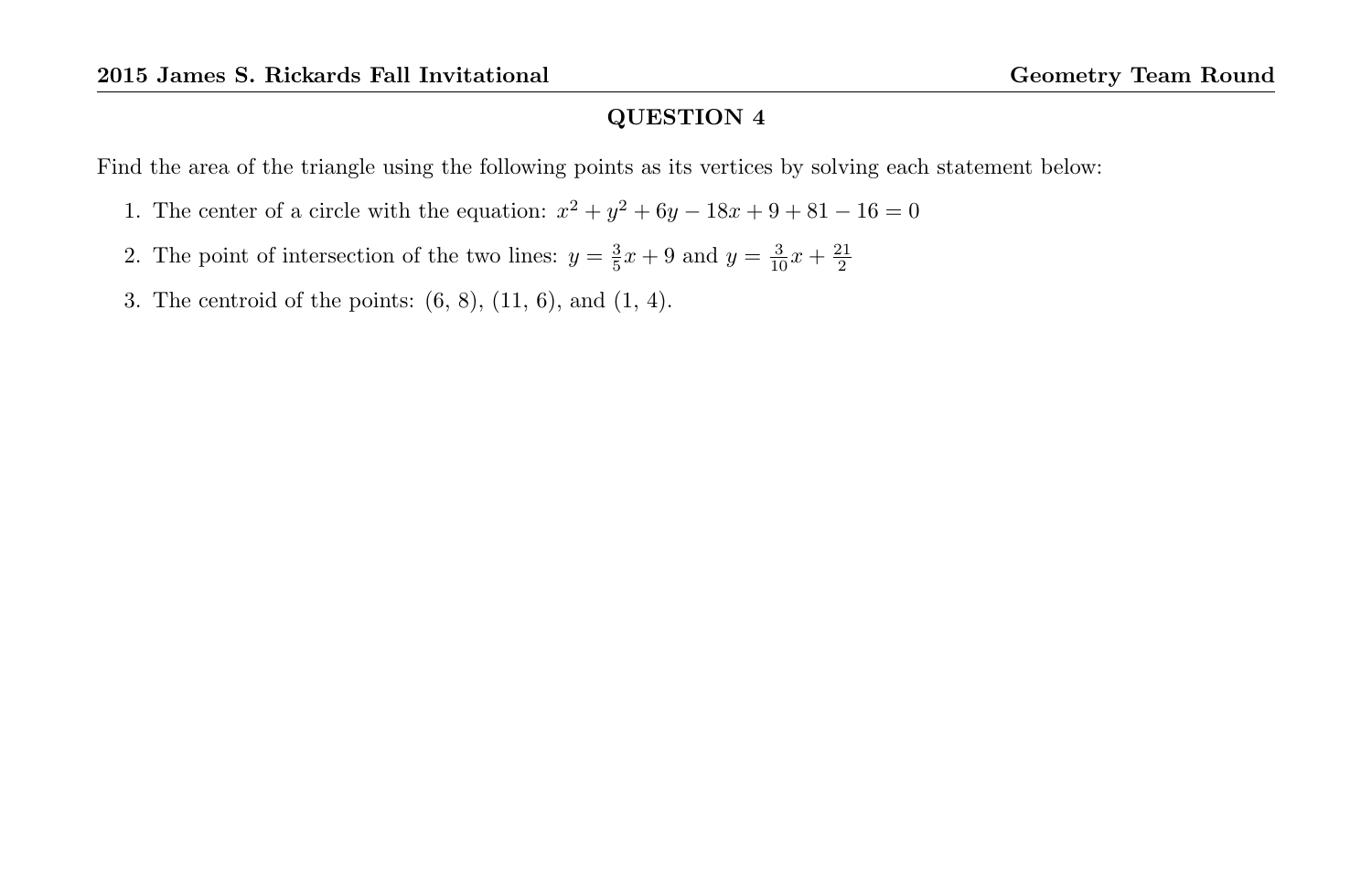While hiking up the mountains in Salt Lake City, RJ finds a boulder in the shape of an icosahedron. He notices that it has 12 vertices. Let:

- $A =$  the number of faces the boulder has
- $B =$  the number of edges the boulder has
- $C =$  the number of space diagonals the boulder has

Find  $A + B + C$ .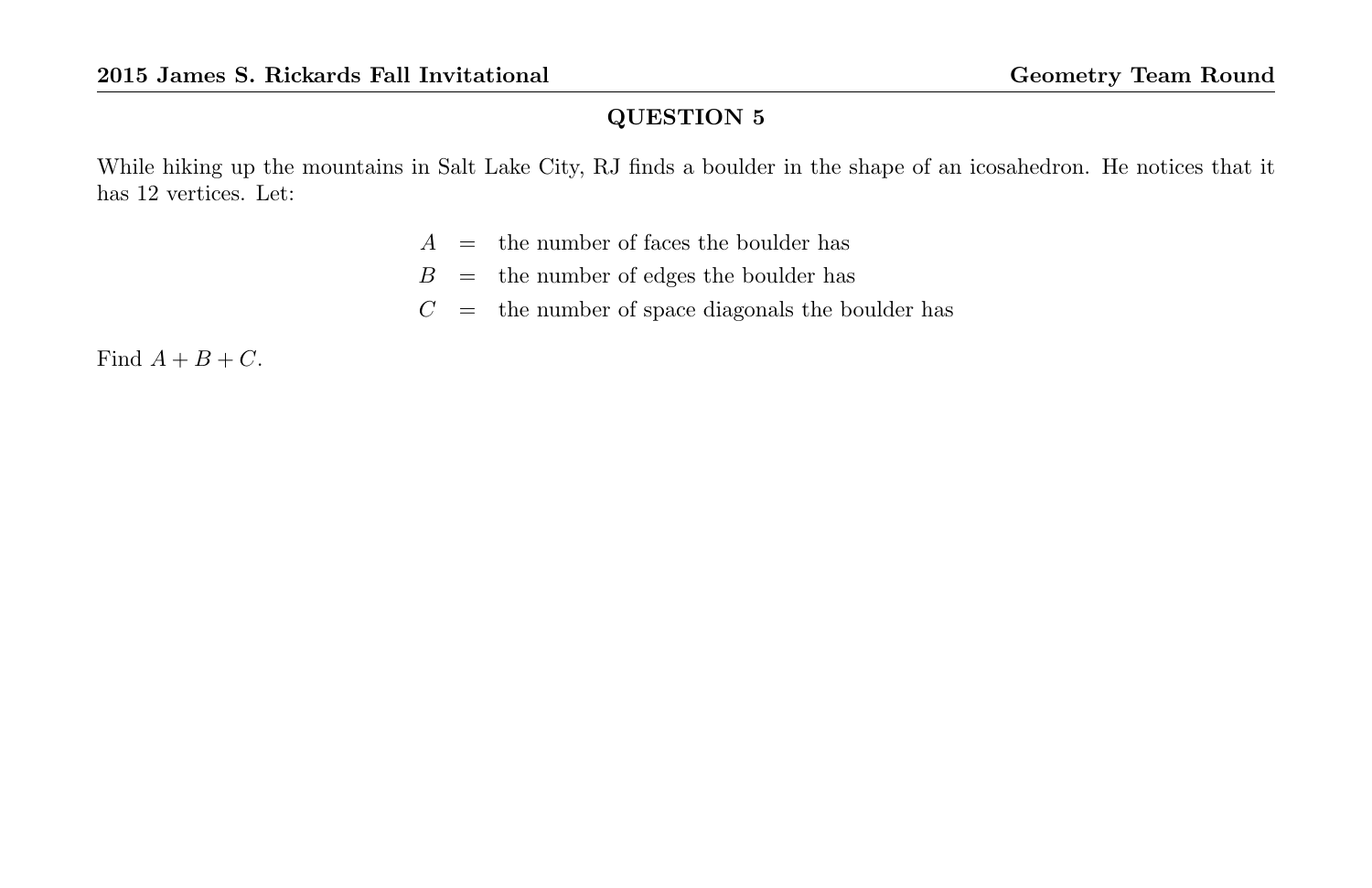Let

- $A =$  the volume of a tetrahedron with side length  $\sqrt{2}$
- $B =$  the volume of a cone with slant height of  $\sqrt{261}$  and a diameter of 30
- $C =$  the length of the longest diagonal that can fit inside a rectangular prism with side lengths 10,  $\sqrt{61}$ , and 8
- $D =$  the surface area of a hemisphere with radius 6

What is  $AC + B + D?$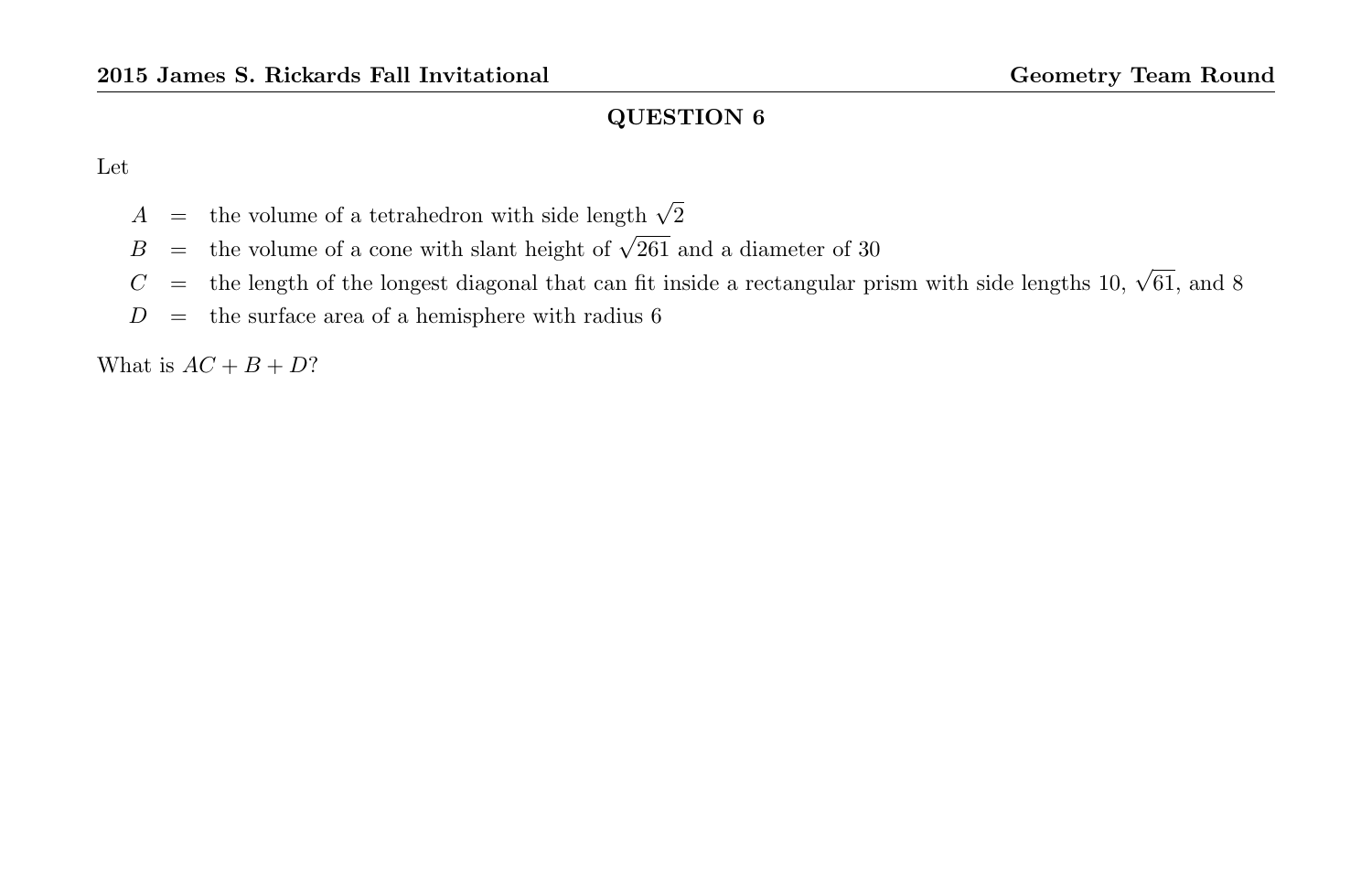Let

- A = the number of possible integer side lengths for the third side of the triangle with side lengths 16 and 40
- $B =$  the radius of a circle inscribed in a triangle with area  $9\sqrt{3}$
- $C =$  the radius of a circle circumscribed around a triangle with perimeter  $18\sqrt{3}$
- $D =$  the length of BD, where in triangle ABC, an angle bisector is drawn from point A to line segment BC at point D and the length of AB is 10, DC is 8, and AC is 16

What is  $A + C + D + B$ √ 3?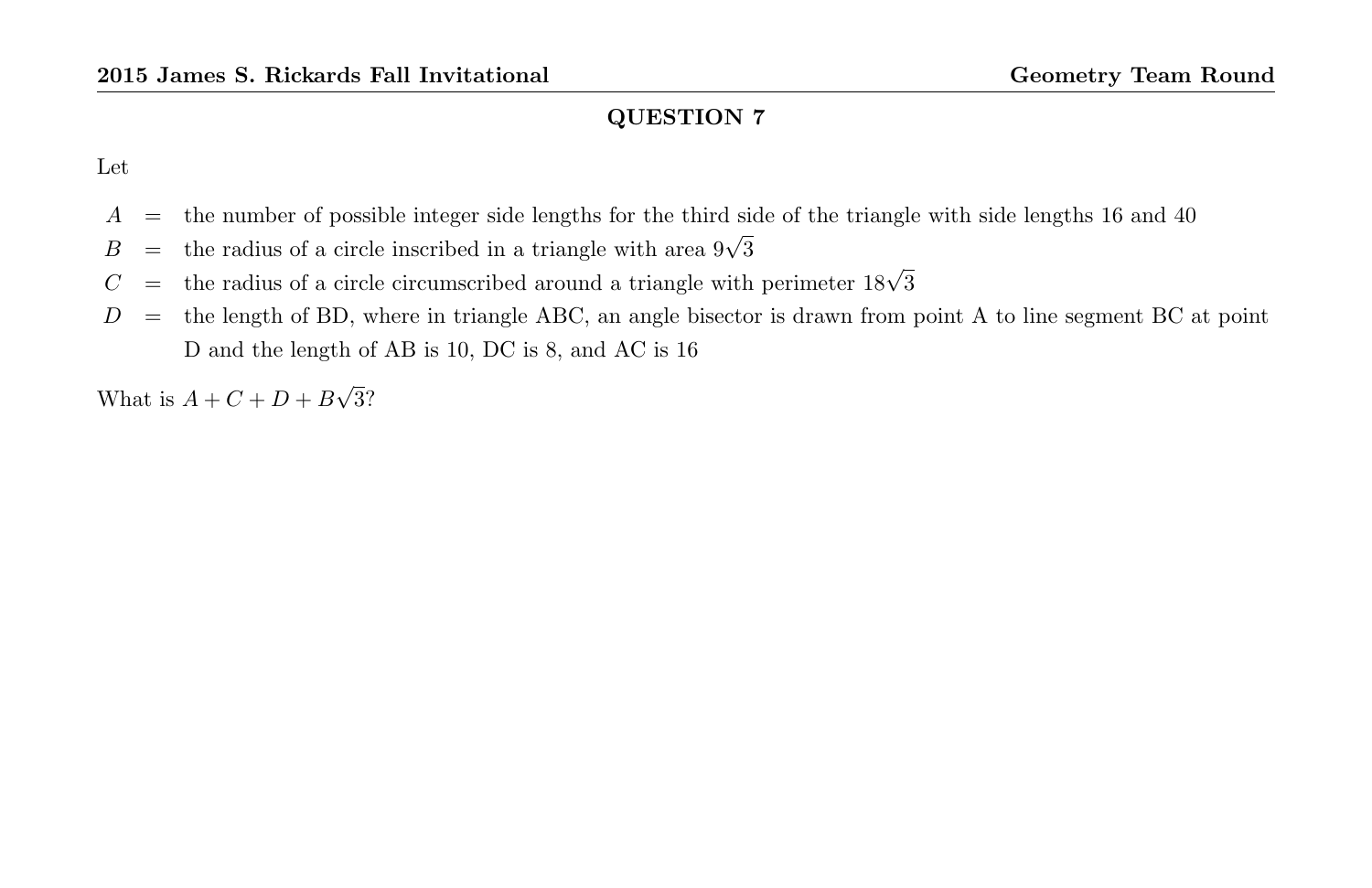Cherry and Anvitha are surrounding a garden with cement. The garden is in the shape of a rectangle with side lengths of 168 inches and 5 feet. A rectangular sidewalk is being built around the garden with a width of 6 inches. What is the geometric mean of the perimeter of the original garden and the average of the perimeter and area of the new rectangle that is formed after the cement has been poured around the garden (in feet)?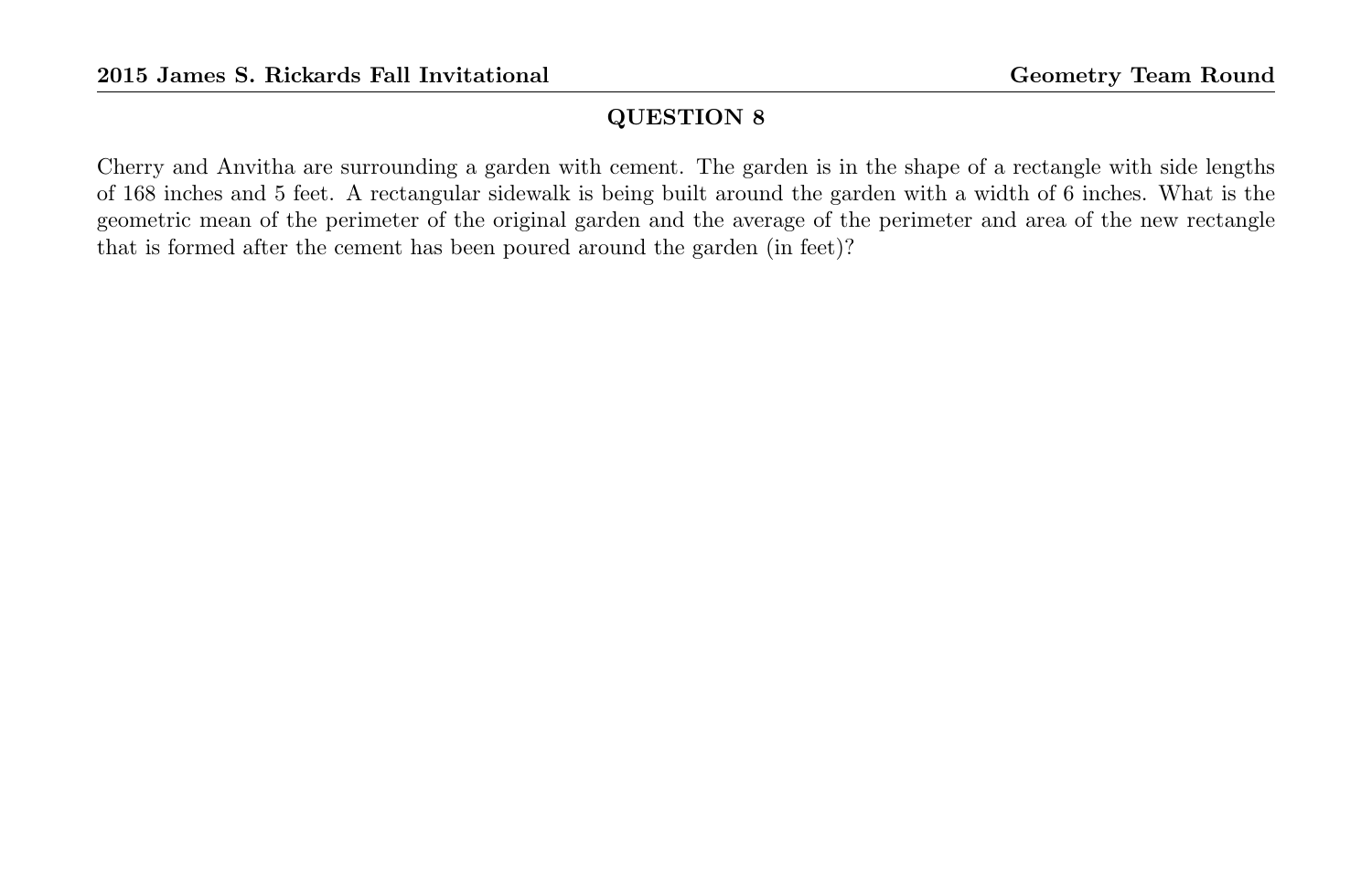Multiply all the numbers next to the true statements for your final answer:

- (−2) An inscribed angle equals the measure of the arc it intercepts.
- $(-1)$  The incenter lies on Eulers line.
	- (3) A line that touches a circle at a single point is called a tangent.
- (10) One form of the law of cosines is:  $c^2 = a^2 + b^2 3ab \cos C$ .
- (−6) The volume of a square pyramid is  $\frac{1}{4} \times$  (the area of the base)  $\times$  (the height).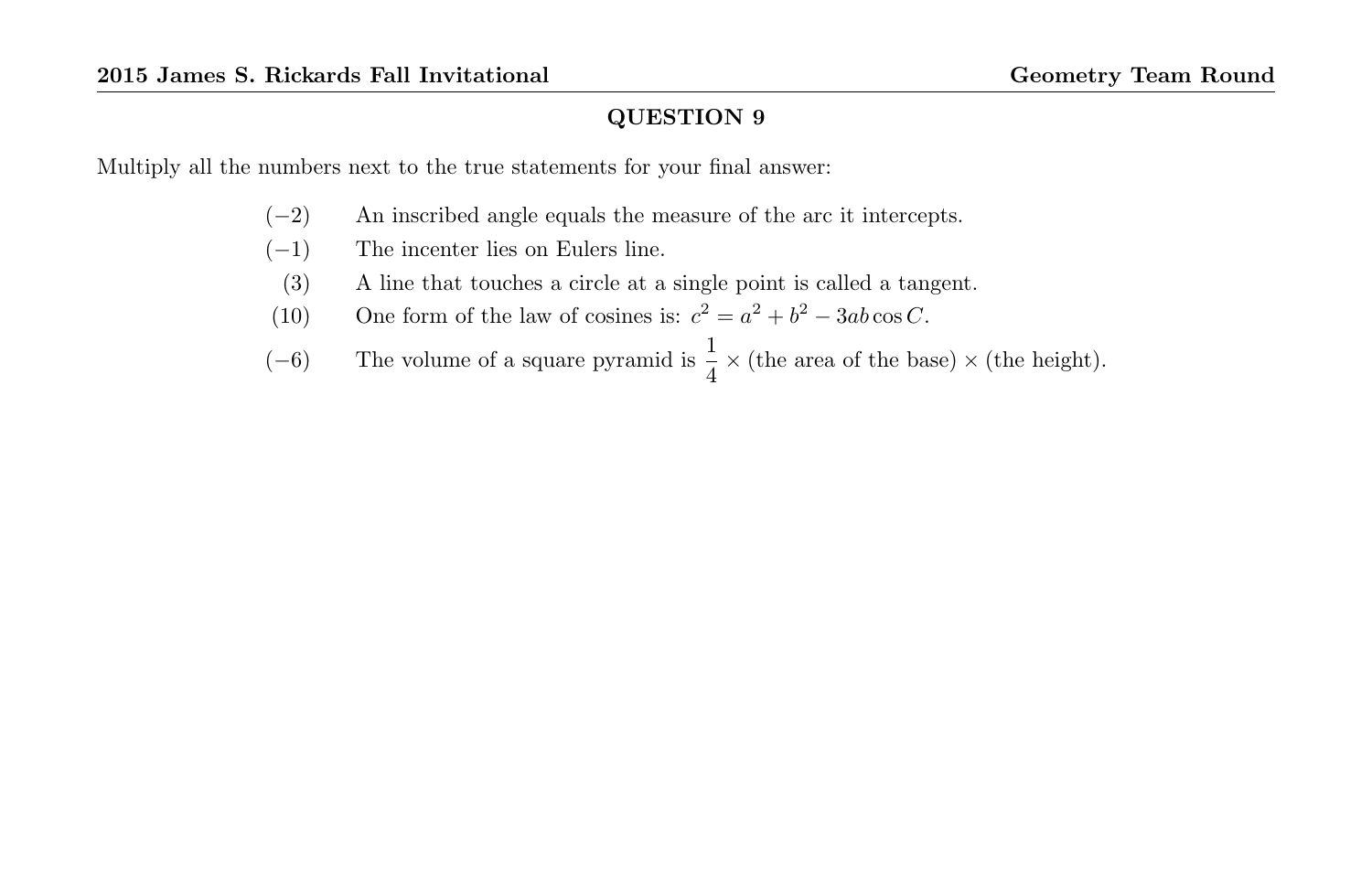Let

- $A =$  the volume of a frustum with an upper radius of 3 cm, lower radius of 4 cm, and a height of 6 cm
- $B =$  the area of a circle who's longest chord has a length of 20 cm
- $C =$  the area of the intersection of a sphere and a plane if the plane cuts through the 34 cm diameter sphere 8 cm from the center
- $D =$  the volume of a sphere that is circumscribes around a cube with a surface area of 864 cm<sup>2</sup>

In terms of  $\pi$ , what is  $\frac{A+B+C+D}{2}$ √ 3  $\frac{3}{3}$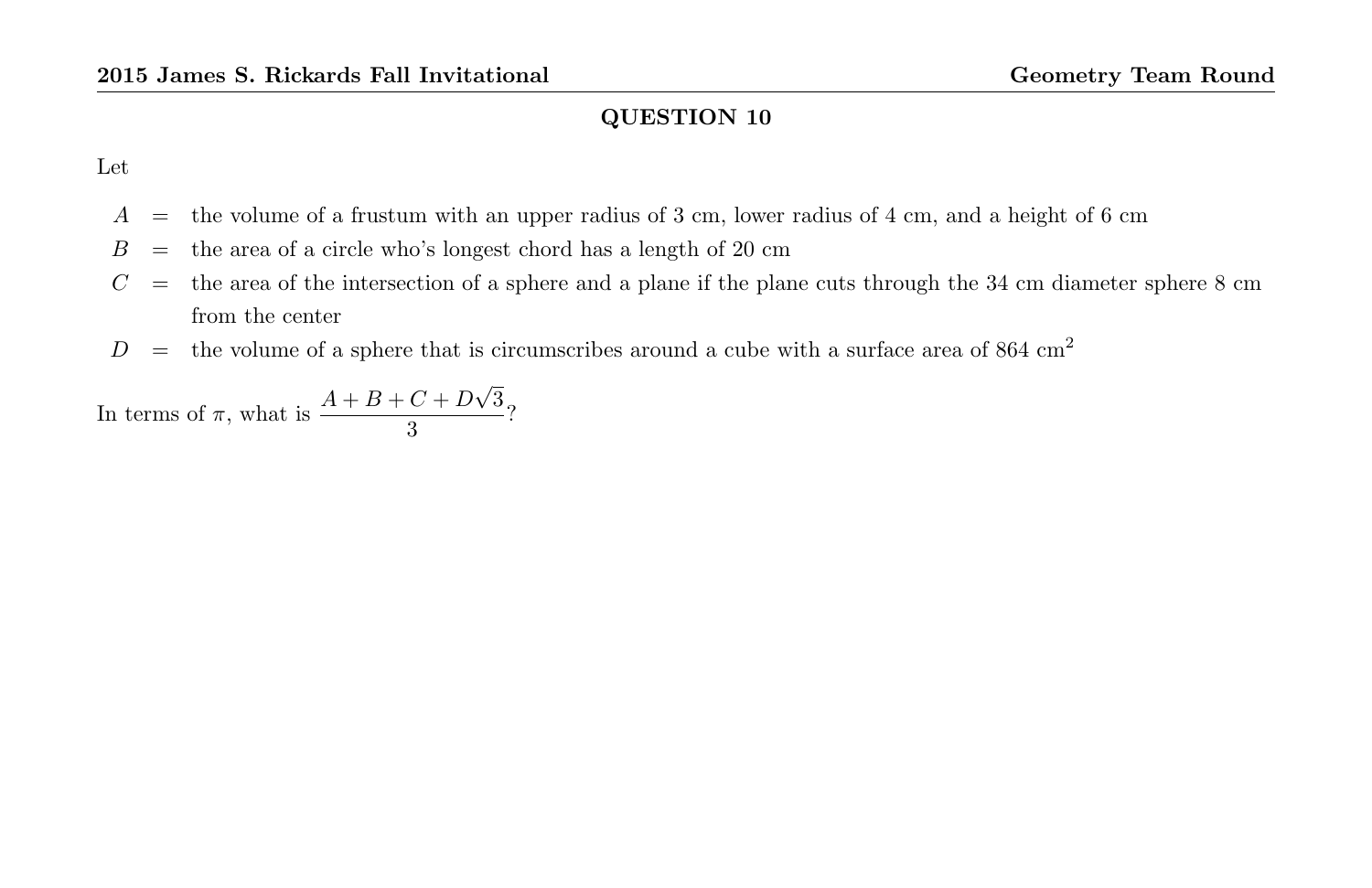Let

- $A =$  the supplement of the smallest angle in a pentagon if the angles are in the ratio 3:10:13:28
- $B =$  the volume of a rectangular prism with surface areas of 24, 36, and 150
- $C =$  the height of a triangle with perimeter 60 that has a similar triangle with perimeter 120 and height 40
- $D =$  the sum of the abscissas of the following points,  $(5,6)$ ,  $(-3,2)$ ,  $(-7,1)$ ,  $(10,9)$ , and  $(1,2)$  after they are reflected over the line  $x = -5$

What is  $A - D + \frac{B}{C}$  $\frac{2}{C}$ ?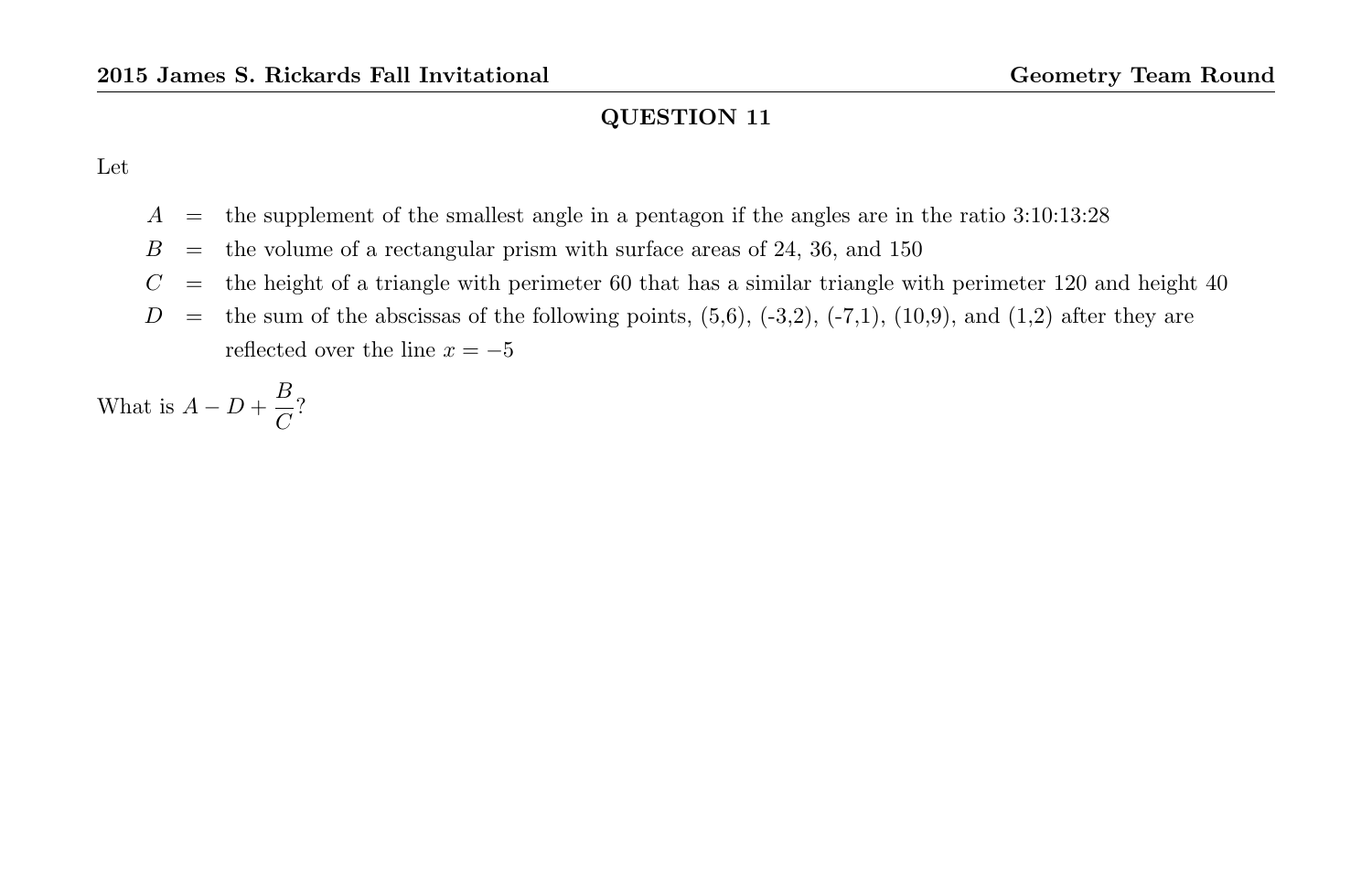The diagonals intersect the midsegment at points A and B. If the length of the bases are 14 and 24, what is the length of line segment AB?

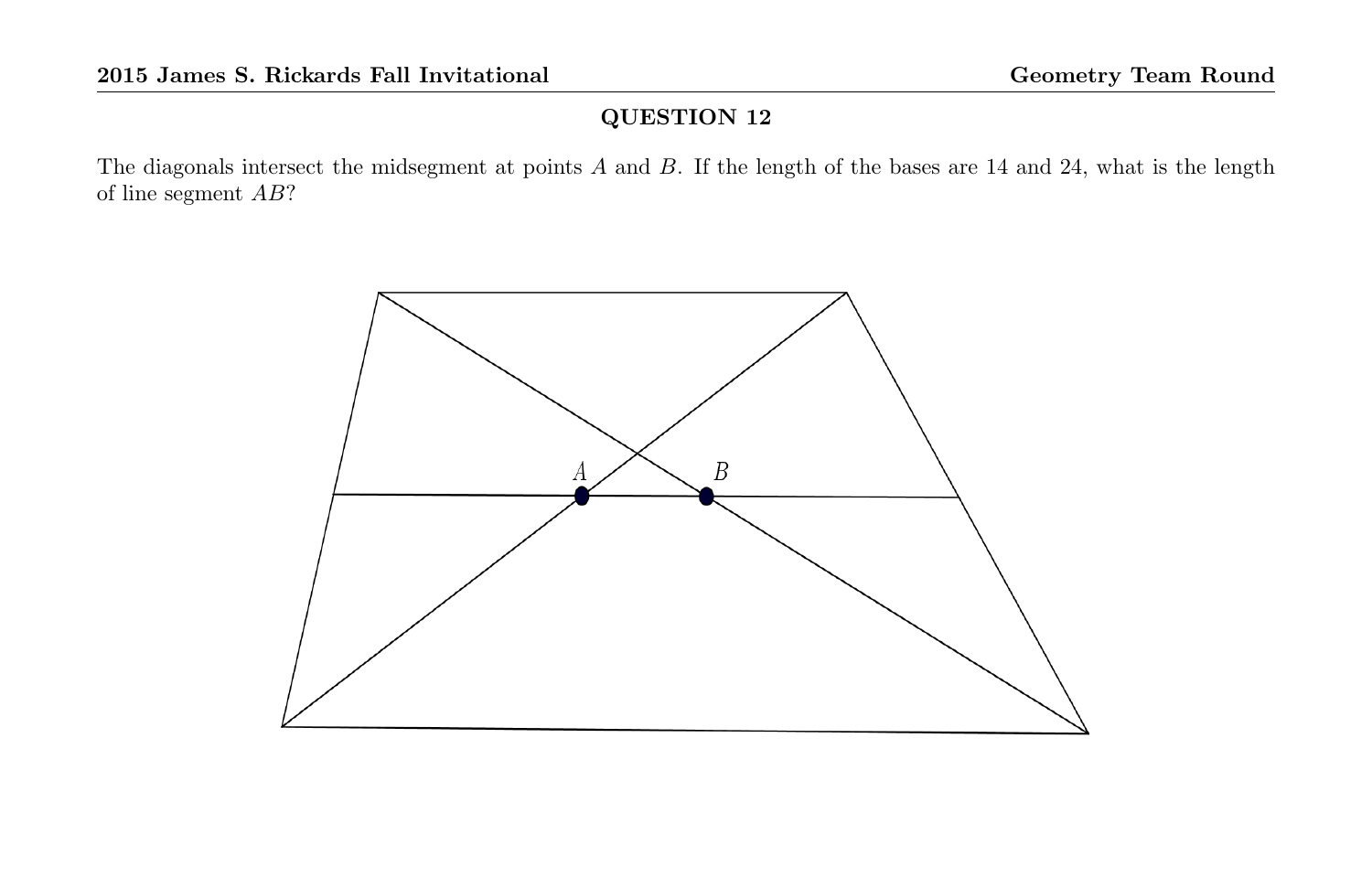$$
A = \sin 30^{\circ}
$$
  
\n
$$
B = \sin 45^{\circ}
$$
  
\n
$$
C = \tan 0^{\circ}
$$
  
\n
$$
D = \cos 60^{\circ}
$$

What is  $A \times B \times C \times D?$